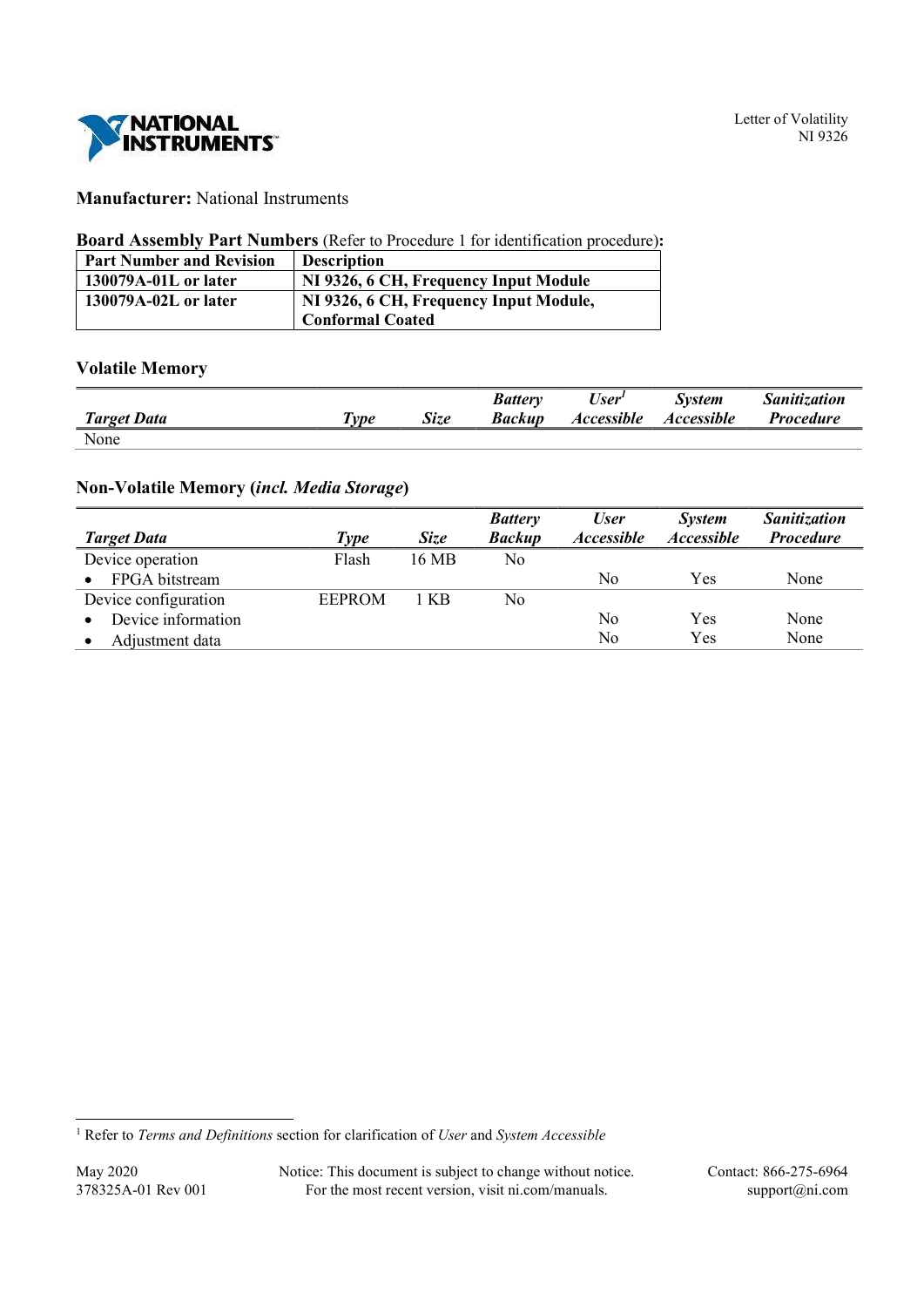

## Procedures

### Procedure 1 – Board Assembly Part Number identification:

To determine the Board Assembly Part Number and Revision, refer to the label applied to the bottom surface of the module. The Board Assembly Part Number should be formatted as "P/N: 130079a-xxL" where "a" is the letter revision of the assembly (e.g. A, B, C…) and "xx" are the numbers indicating the product variant.